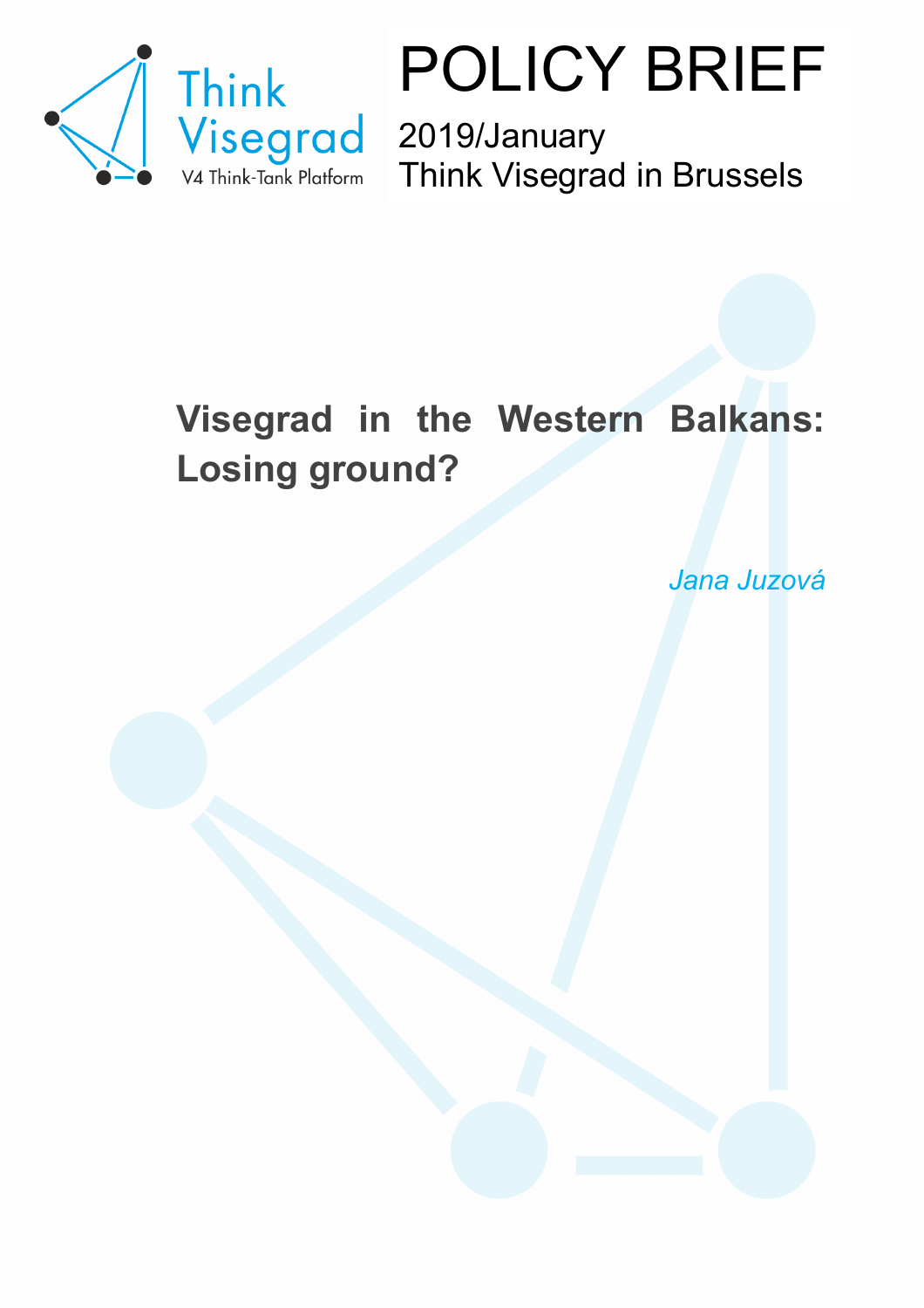

# POLICY BRIEF

2019/January Think Visegrad in Brussels

#### **Introduction**

 $\overline{a}$ 

The Visegrad countries have since their own accession to the EU been one of the most active European actors advocating for further EU enlargement towards South-Eastern Europe. On the joint Visegrad-level as well as in their own foreign policies, the Western Balkans have a special position; the V4 countries provided them support on their path of European integration with transfer of know-how based on the V4's own successful experience with economic and political transformation, regional cooperation and Euro-Atlantic integration. However, the Visegrad approach towards the Western Balkans is now being undermined and is losing its legitimacy due to several factors outlined in this paper. In spite of the positive impact of the Visegrad policy towards Western Balkans<sup>1</sup>, recent trends, such as worsening state of democracy in Hungary, Hungarian PM Orbán's connections to autocratic leaders in the region (recently granting the asylum to former Macedonian PM Gruevski who escaped to Hungary from a jail sentence at home) are weakening not only Visegrad's legitimacy as advocate for transformation of the region and its integration into the Euro-Atlantic structures, but also the normative power of the EU. Other V4 countries' indifference towards this trend coupled with Poland's new involvement in the Berlin Process framework, another EU member states' initiative focused on the Western Balkans, only contribute to raising doubts about the commitment and legitimacy of Visegrad's Western Balkan policy.

#### **Berlin Process: complementarity or competition with V4?**

All these contradictions in Visegrad's common policy towards the Western Balkans are occurring in the context of the Berlin Process becoming the most visible initiative and driver behind the region's economic development, strengthening regional cooperation, which is a mandatory aspect of the EU accession process in the context of the Western Balkans, and connecting the region to the EU. However, the Visegrad countries have something that the Berlin Process countries lack and which helped the V4 position themselves as credible advocates and "mentors" for the Western Balkans – their own experience with Euro-Atlantic integration and painful political, societal and economic transformation after the fall of the communist and socialist regimes. This experience of "returning to Europe", after breaking free from the Soviet Union and searching for a new geopolitical orientation, gives the V4 countries a better understanding of the challenges the Western Balkans face in their EU accession aspirations. This conception of Visegrad as a success story and a role model for the

 $<sup>1</sup>$  E.g. contribution to conclusion of the Croatia's accession talks in 2011, establishment of the Western Balkans</sup> Fund, constant advocating for the importance of the region's integration into EU etc.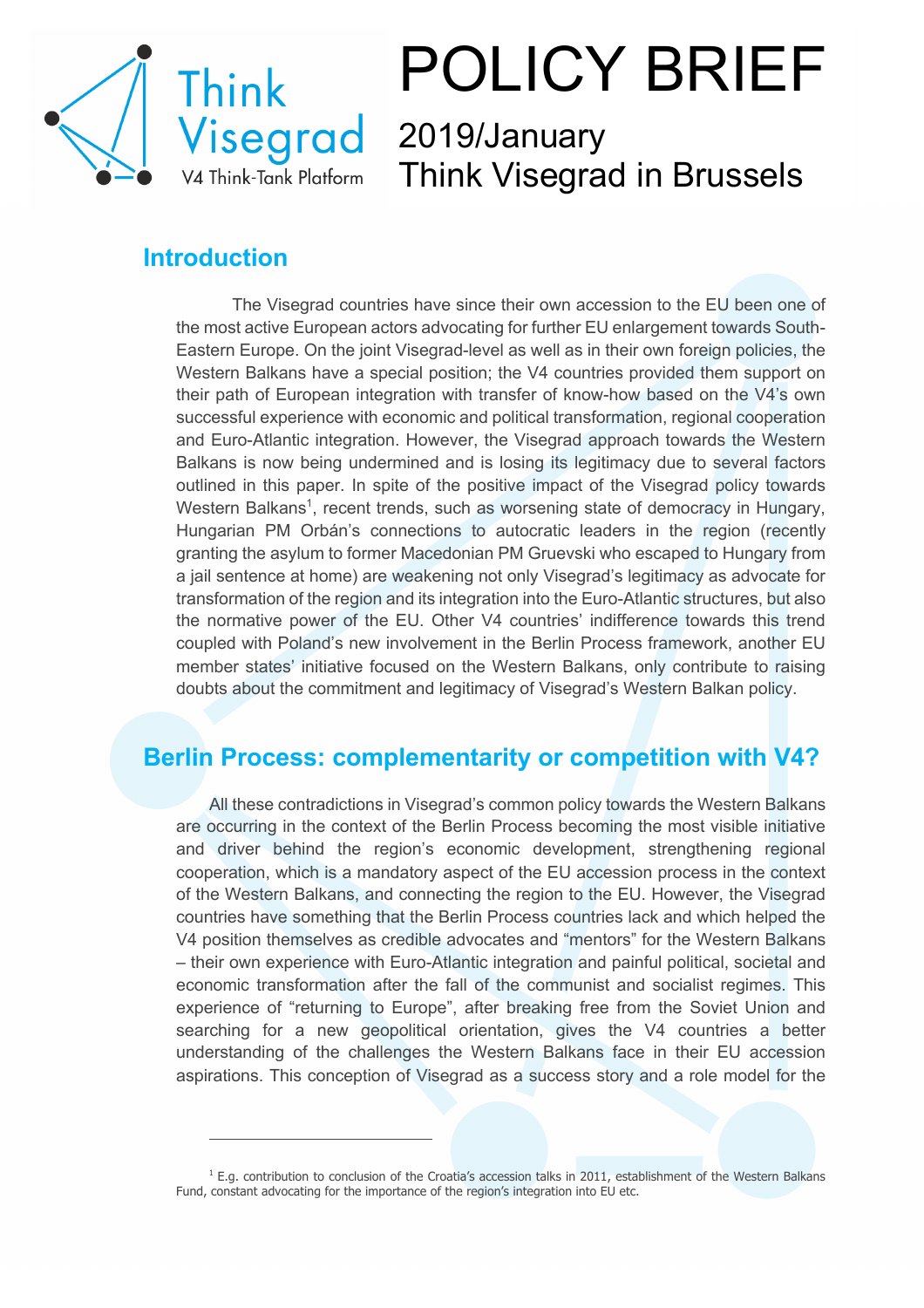

 $\overline{a}$ 

### POLICY BRIEF 2019/January Think Visegrad in Brussels

Western Balkan countries has been the source of legitimacy for V4's engagement in the region and advocacy for Western Balkans' integration into the EU at the European level. The South-Eastern and Eastern vector<sup>2</sup> of EU's external policies has even become a priority area for the V4's foreign and European Policy.

On the other hand, the Berlin Process, launched by Germany at the first Summit in Berlin in 2014, brings together the Western Balkans (WB6)<sup>3</sup> leaders together with the leaders of some of the most powerful EU member states – Germany, France, Italy and Austria – and states from the region, Croatia and Slovenia. The involvement of former Yugoslav states who are currently EU members also brings to the Berlin Process the necessary connection to the regional context. While the focus and ways of operating of both frameworks are quite different, to some extent, the Visegrad policies and the Berlin Process overlap. They are both drawing attention to the region inside the EU institutions, creating connections between the region and the EU and supporting regional cooperation. However, the impact of connecting the Western Balkans with EU member states and offering them support for successful integration process, which was one of the main goals of the Visegrad Group in its joint efforts after their accession to the  $EU<sup>4</sup>$ , is probably better secured now by the Berlin Process involving the biggest players inside the EU than by a group of new member states, mostly not very significant in size who are additionally finding themselves labelled as the troublemakers and outsiders of the EU integration project.

As regards the practical results of these two frameworks, both have achieved some significant and tangible results. For the Visegrad framework, the arguably greatest accomplishment was the establishment of the Western Balkans Fund<sup>5</sup>. The Fund was created according to the International Visegrad Fund model and with support from IVF experts and financial support by the Visegrad governments. The aim of the WBF is to strengthen regional cooperation by providing funding for projects focused on mobility, civil society organizations cooperation, research and education, cross-border cooperation and other important areas. The V4, however, still supports regional cooperation and development in the Western Balkans and connecting the region with Visegrad also through the IVF, namely the Visegrad+ grant program.

The Berlin Process does not have any sort of fund at its disposal and rather suggests best use for financial means from Western Balkans national resources and European Commission's financial instruments dedicated to the Western Balkans towards implementation of the goals established at the political level. The Berlin Process thus focuses mainly on interconnectivity, digital agenda or creation of joint

<sup>5</sup> Western Balkans Fund, Agreement on the Establishment of Western Balkans Fund Signed, Prague, 13 November 2015, http://west

<sup>&</sup>lt;sup>2</sup> Namely the region of Western Balkans and the Eastern Partnership countries. In both regions the V4 is traditionally very active and they are among V4's foreign and European policy priorities.

<sup>3</sup> Albania, Bosnia and Herzegovina, Kosovo, Macedonia, Montenegro, Serbia

<sup>4</sup> "Kromeriz declaration" - Declaration of Prime Ministers of the Czech Republic, the Republic of Hungary, the Republic of Poland and the Slovak Republic on cooperation of the Visegrad Group countries after their accession to the European Union, 12 May 2004, online at: http://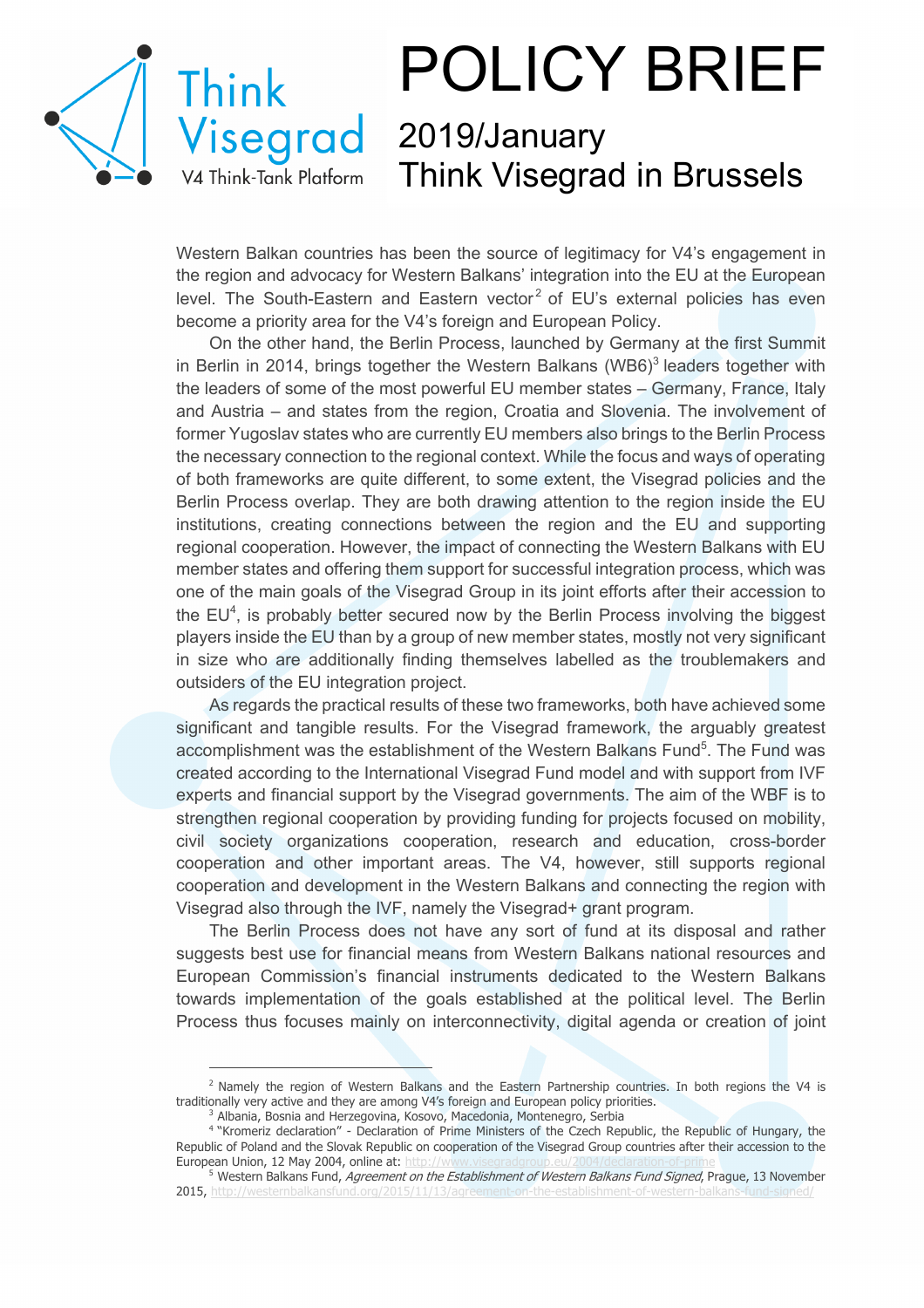

 $\overline{a}$ 

### POLICY BRIEF 2019/January Think Visegrad in Brussels

regional economic area - general strengthening of regional cooperation with the aim of boosting Western Balkans' economic growth and preparing it for integration into the EU.

Another important aspect of the Berlin Process is its practical and technical nature. While its pragmatic orientation is very important in addressing the prevailing challenges in the region, there is a lack of any dimension of the Process dealing with the rule of law, which is a core issue in the integration process. However, in the best-case scenario, this could be changed with a possible revision of the Berlin Process after the upcoming Poznan Summit in 2019, which will review its achievements and shortcomings during the five years of its existence. Some changes of the nature of the Berlin Process are already under way, for example with the London Summit in 2018 opening the discussion with Western Balkan leaders up to civil society organizations or inclusion of the topic of "cultural values of the region and the countries of the Visegrad Group" in Poznan next year.<sup>6</sup>

In this regard, the Visegrad Group's activities, compared to the Berlin Process, had an added value as they also included advising and mentoring the Western Balkan countries on various aspects of political transformation and reforms leading to higher democracy standards and securing rule of law, in line with the EU accession conditions (for example the establishment of the V4 – Western Balkans Expert Network on the Rule of Law and Fundamental Rights under the Polish V4 Presidency in 2012-2013). The IVF in this regard plays a special role as well, as democracy, rule of law, freedom of media and strengthening of civil society are included among priorities and objectives under the Visegrad+ grant program. On the other hand, with the current shift of the Visegrad countries towards illiberalism and disrespect to democratic standards (with the deteriorating state of democracy in Hungary<sup>7</sup> and Poland's controversial judiciary reforms) it can seem rather hypocritical at best, not credible at worst, that the V4 would support objective as "professionalization of transparency of justice" or "Providing a safer environment and capacity-building for whistleblowers, fact-checkers, investigative journalists and other watchdogs" through the IVF.<sup>8</sup>

The unity of the V4 and its approach towards the region is further undermined also by Poland joining the Berlin Process as the country hosting the next annual summit and by the fact that no attempts to intertwine the two frameworks or coordinate their activities have been made. The choice of Poland as the location of the next Berlin Process summit comes as a surprise for several reasons. Involvement of one of the Visegrad countries in the Process could be a reasonable step if it was with the intention of interconnecting the two formats. However, this logic is countered by the fact that no

<sup>&</sup>lt;sup>6</sup> Analysis of the Berlin Process: The path to the EU leads through the Balkans, *European Western Balkans*, 19 December 2018, https://europeanwesternb <sup>7</sup> Ranking almost as bad as Serbia and Montenegro and worse than Bulgaria and Romania - Freedom House,

Nations in Transit 2018, https://freedomhouse.org/report/nations-transit/nations-tran

<sup>8</sup> Visegrad Fund, Visegrad+ Grant objectives, https://www.visegradfund.org/apply/grants grants/?c=objectives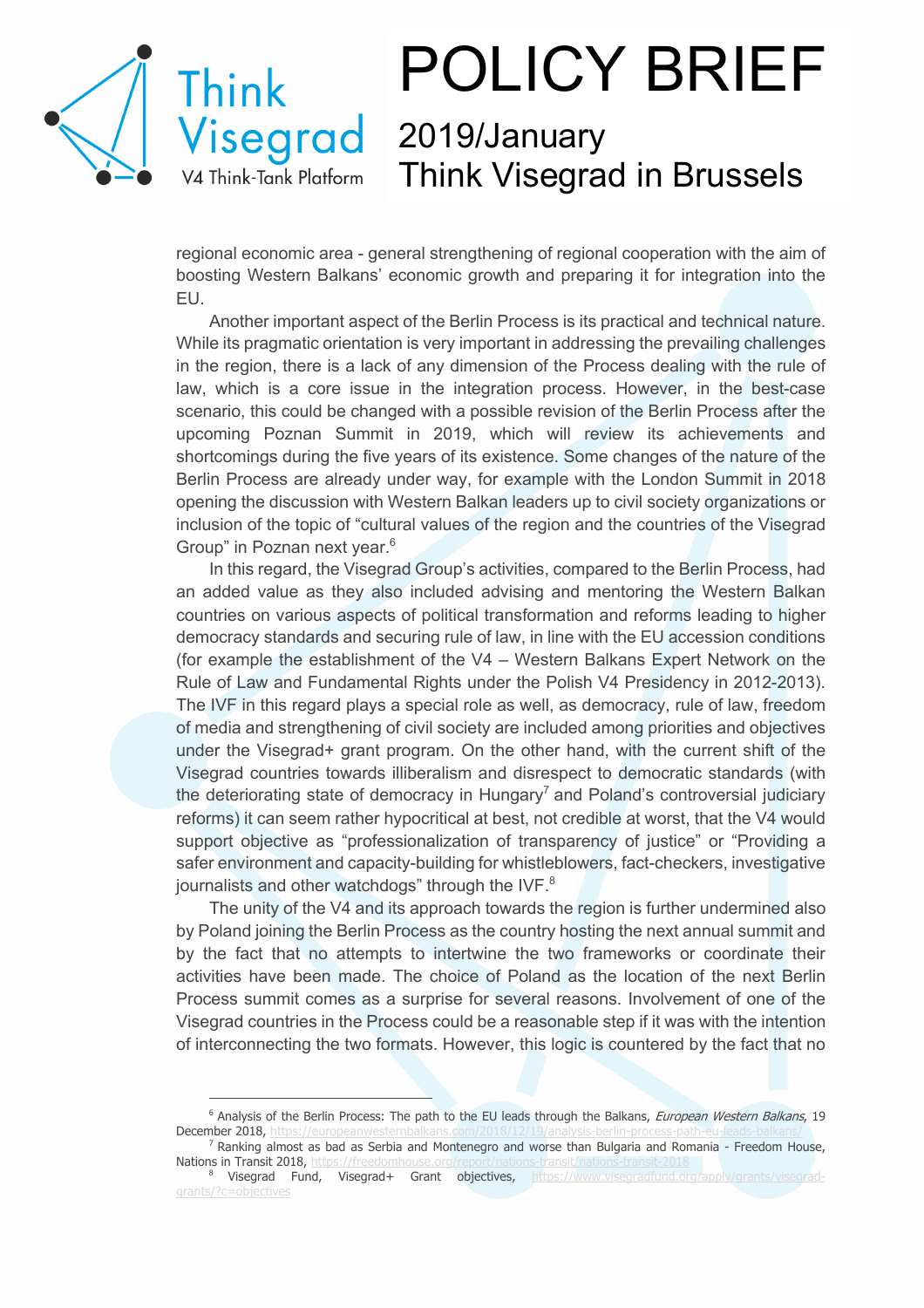

## POLICY BRIEF 2019/January Think Visegrad in Brussels

such attempt was made, neither by the Berlin Process leading countries nor by Poland, which could be expected to try to draw the rest of Visegrad in, at least in a form of consultations on the priority topics of the Summit. Furthermore, Poland is a rather odd choice when judging by its foreign policy priorities. In comparison to all the other Visegrad countries, Poland is the one least oriented towards Western Balkans as it traditionally puts much higher strategic priority on its Eastern neighbourhood, especially Ukraine, and even in the framework of joint Visegrad external policies leads this vector. Another factor why the choice of Poland seems ill-conceived is the country's own issues with the rule of law, area of crucial importance for Western Balkans European future, due to which it is currently facing the Article 7 procedure from the EU.

#### **Hungary: hijacking V4's Western Balkans policy?**

While the V4 has traditionally been the main European grouping advocating for faster accession of the Western Balkan countries into the EU and supporting the reform processes in the countries, the current situation and actions of some V4 countries suggest the support to the democratization of the Western Balkans might not be as strong nor genuine as the desire to strengthen their position and influence in the region, thus hindering the progress of the required reforms.

While all the Visegrad countries claim they support their Western Balkans partners on their path towards political and economic transformation and fulfilment of the EU accession criteria, the reality can sometimes look different. The most problematic is Hungary's stance towards Western Balkans as it appears that Hungary (i.e. PM Orbán) is using the region as an arena for forwarding its own foreign policy vision and idea of desired future European order based on illiberal democracies and nation states. It seems that Hungary, previously the main advocate for enlargement and bringing Western Balkan countries closer to the EU, even among the V4 countries, is recently projecting this vision also to the region. Orbán's close ties with autocratic Serbian President Vučić, support to Montenegrin Milo Dukanović, who holds a firm grip on the whole country already for three decades, or support to pro-Russian former Macedonian PM Gruevski during the political crisis dividing Macedonia, including granting him asylum in Hungary after his escape from two-year jail sentence for corruption in Macedonia; all suggests an interest on Orbán's part in supporting Western Balkan autocratic leaders, who inhibits their countries' ability to achieve real progress towards democracy and rule of law. Given that the remaining V4 countries and leaders have failed to express disapproval at Orban's support of Western Balkan reform-resistant autocrats, it is becoming more and more difficult to justify Visegrad's position as a supporter and mentor on the region's reformative path.

This apathy of other Visegrad partners when faced with Hungary's obvious agenda in the region allows Orbán to not only use the V4 platform for his own goals, but also to influence the region in a way which only strays it further from the path towards EU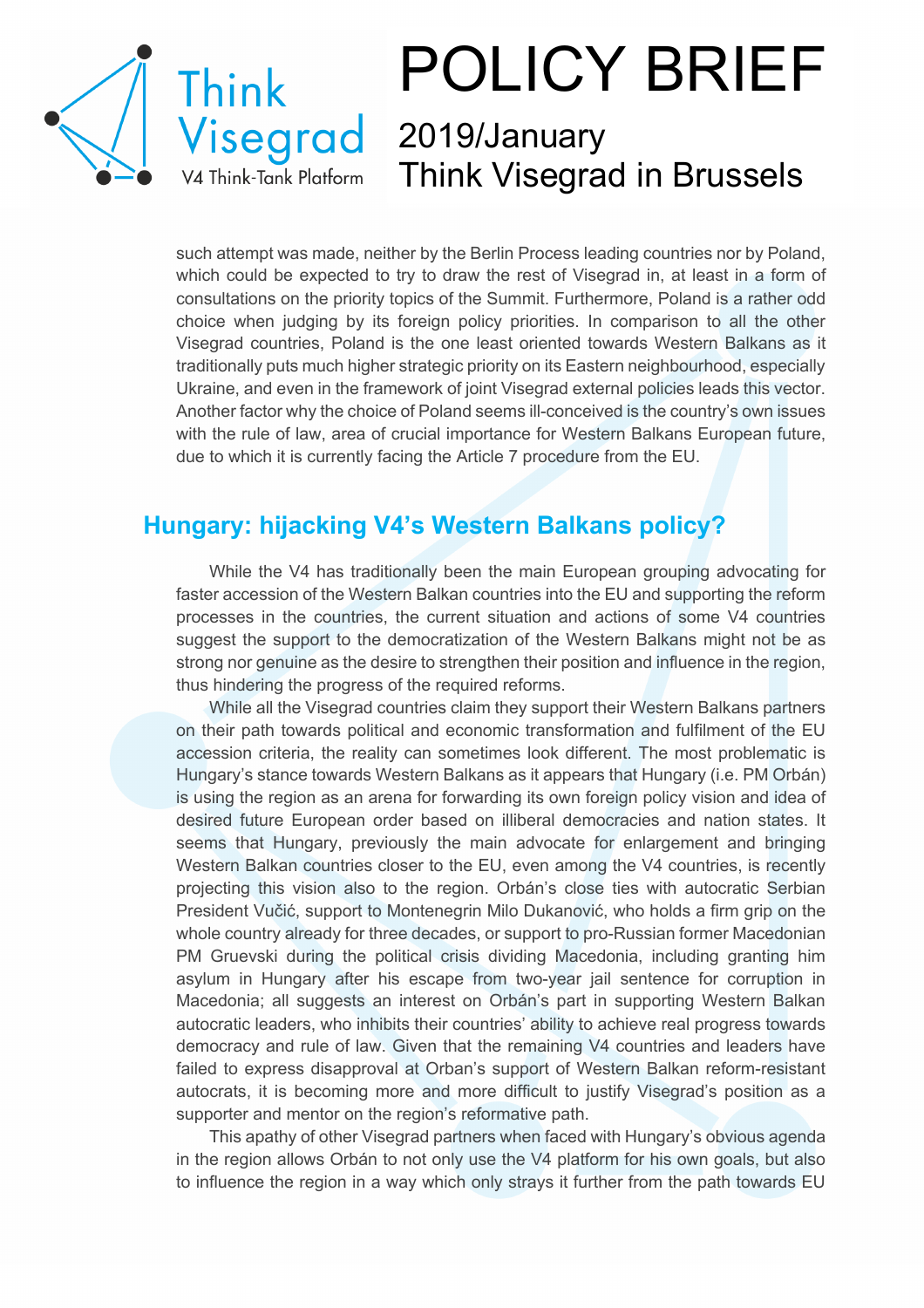

## POLICY BRIEF 2019/January Think Visegrad in Brussels

integration. Currently, the Visegrad countries do not serve as a model of successful break-away from the past and transformation into a democratic state based on the rule of law, but rather as an example for the autocratic rulers in the Western Balkan countries of how much can one get away with inside the EU and how little the values the European community is built upon actually matter and can be enforced. Instead of supporting and encouraging political elites and civil society interested in reforms, it rather encourages the corrupt political elites to maintain a strong, authoritarian grip on their respective countries' political structures and societal institutions while hindering meaningful progress on reforms upon which future EU accession is conditional. On the other side, Western European leaders can be not as open to further enlargement to the Western Balkans due to fear of having more "troublemakers" similar to Orbán or Kaczyński inside the EU.

#### **Conclusion**

With the establishment of the Berlin Process as another member states' initiative focused on the Western Balkan region and with the decreasing legitimacy of the Visegrad-model as an example of successful transformation, integration and enlargement, the Visegrad activities and enlargement advocacy in and for the region have lost credibility. As larger European powers are taking over the patronage over the progress of the region towards the EU, the importance, visibility and achievements of the Visegrad involvement has become diminished. This trend is something the Visegrad countries need to be vigilant about as its joint policy towards the Western Balkans and Eastern Partnership countries is something the V4 takes pride in and proclaims as an example of successful common European policy. The current challenges analysed in this paper threaten to create disunity and erode legitimacy of Visegrad's activities in the Western Balkan region even further in the foreseeable future.

The responsibility for countering both this erosion and the spread of the proverbial Visegrad "toxicity" into its approach to the Western Balkans lies mainly in the hands of the V4 partners. The European Union needs to seek ways to enforce rule of law and respect for liberal democracy principles and freedoms in its member states to prevent developments similar to Hungary or Poland before these trends take root in other member states and candidates for membership. However, saving the value, meaning and reputation of Visegrad's Western Balkan policy is in the interest of the V4 countries - especially the Czech Republic and Slovakia, which still insist on the rule of law being the crucial and foremost condition that needs to be met for Western Balkans' European future. Hungary's abuse of Visegrad for its own foreign policy goals and inclusion of Poland within the Berlin Process (which can lead to decrease in its interest in involvement in the Western Balkans through Visegrad) can be combated only by proactivity of the Czech and Slovak partners through setting a strong agenda, which